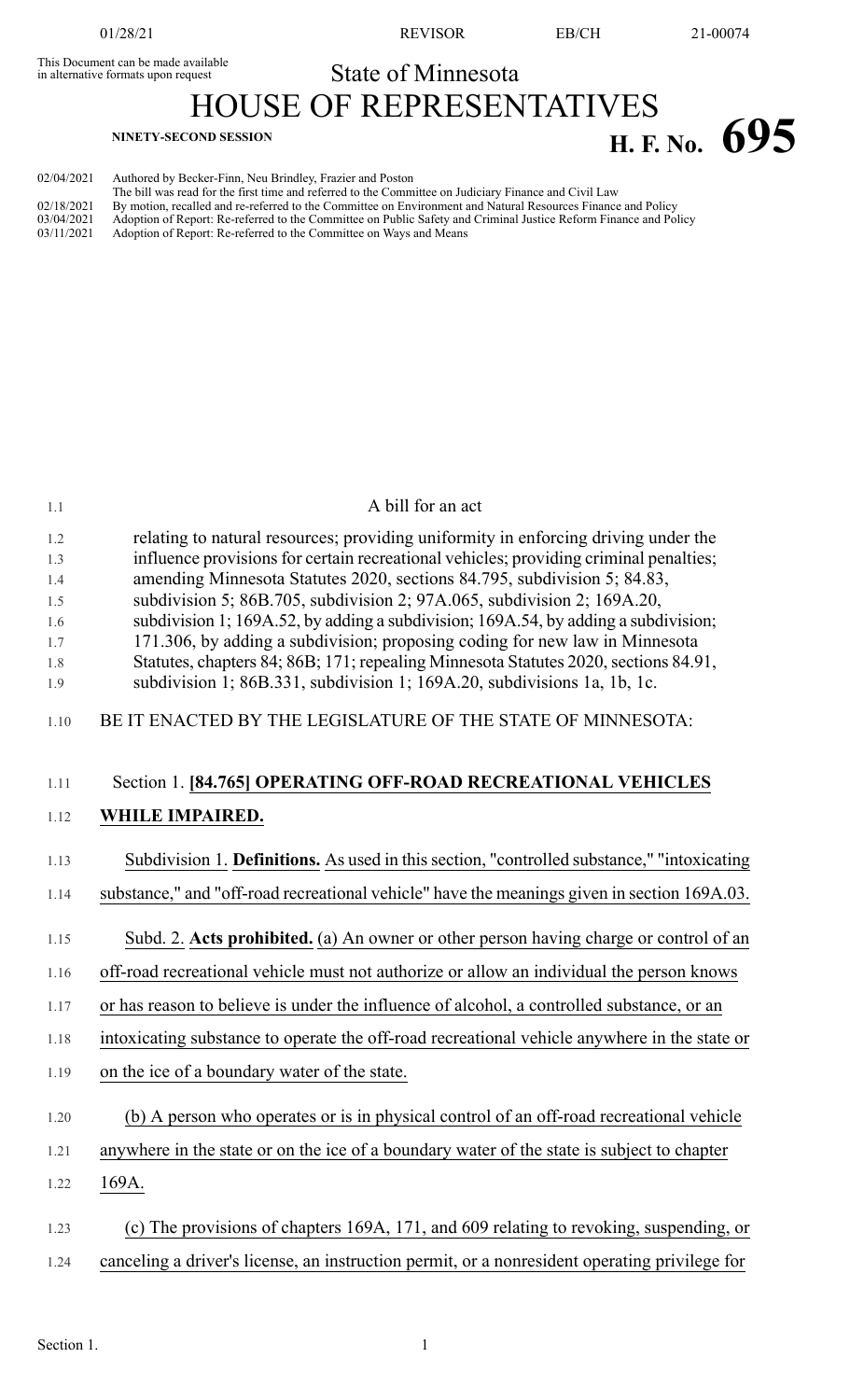| 2.1  | alcohol, controlled substance, or intoxicating substance violations apply to operators of        |
|------|--------------------------------------------------------------------------------------------------|
| 2.2  | off-road recreational vehicles and operating privileges for off-road recreational vehicles.      |
| 2.3  | (d) The commissioner of public safety must notify a person of the period during which            |
| 2.4  | the person is prohibited from operating an off-road recreational vehicle under section           |
| 2.5  | 169A.52, 169A.54, or 171.177.                                                                    |
| 2.6  | (e) The court must promptly forward to the commissioner of public safety copies of all           |
| 2.7  | convictions and criminal and civil sanctions imposed under chapter 169A and section              |
| 2.8  | 171.177.                                                                                         |
| 2.9  | (f) If the person operating or in physical control of an off-road recreational vehicle is a      |
| 2.10 | program participant in the ignition interlock device program described in section 171.306,       |
| 2.11 | the off-road recreational vehicle may be operated only if it is equipped with an approved        |
| 2.12 | ignition interlock device and all requirements of section 171.306 are satisfied. For purposes    |
| 2.13 | of this paragraph, "program participant" and "ignition interlock device" have the meanings       |
| 2.14 | given in section 171.306, subdivision 1.                                                         |
| 2.15 | Subd. 3. Penalties. (a) A person who violates subdivision 2, paragraph (a), or an                |
| 2.16 | ordinance conforming to subdivision 2, paragraph (a), is guilty of a misdemeanor.                |
| 2.17 | (b) A person who operates an off-road recreational vehicle during the period the person          |
| 2.18 | is prohibited from operating an off-road recreational vehicle under subdivision 2, paragraph     |
| 2.19 | (d), is subject to the penalty provided in section 171.24.                                       |
| 2.20 | Sec. 2. Minnesota Statutes 2020, section 84.795, subdivision 5, is amended to read:              |
| 2.21 | Subd. 5. Operating under influence of alcohol or controlled substance. A person                  |
| 2.22 | may not operate or be in control of an off-highway motorcycle anywhere in this state or on       |
| 2.23 | the ice of any boundary water of this state while under the influence of alcohol or a controlled |
| 2.24 | substance, as provided in section 169A.20, and is subject to sections 169A.50 to 169A.53         |
| 2.25 | or 171.177. A conservation officer of the Department of Natural Resources is a peace officer     |
| 2.26 | for the purposes of sections 169A.20 and 169A.50 to 169A.53 or 171.177 as applied to the         |

2.27 operation of an off-highway motorcycle in a manner not subject to registration under chapter 2.28 168.

2.29 Sec. 3. Minnesota Statutes 2020, section 84.83, subdivision 5, is amended to read:

2.30 Subd. 5. **Fines and forfeited bail.** The disposition of Fines and forfeited bail collected 2.31 from prosecutions of violations of sections 84.81 to 84.91 84.90 or rules adopted thereunder, 2.32 and violations of section 169A.20 that involve off-road recreational vehicles, as defined in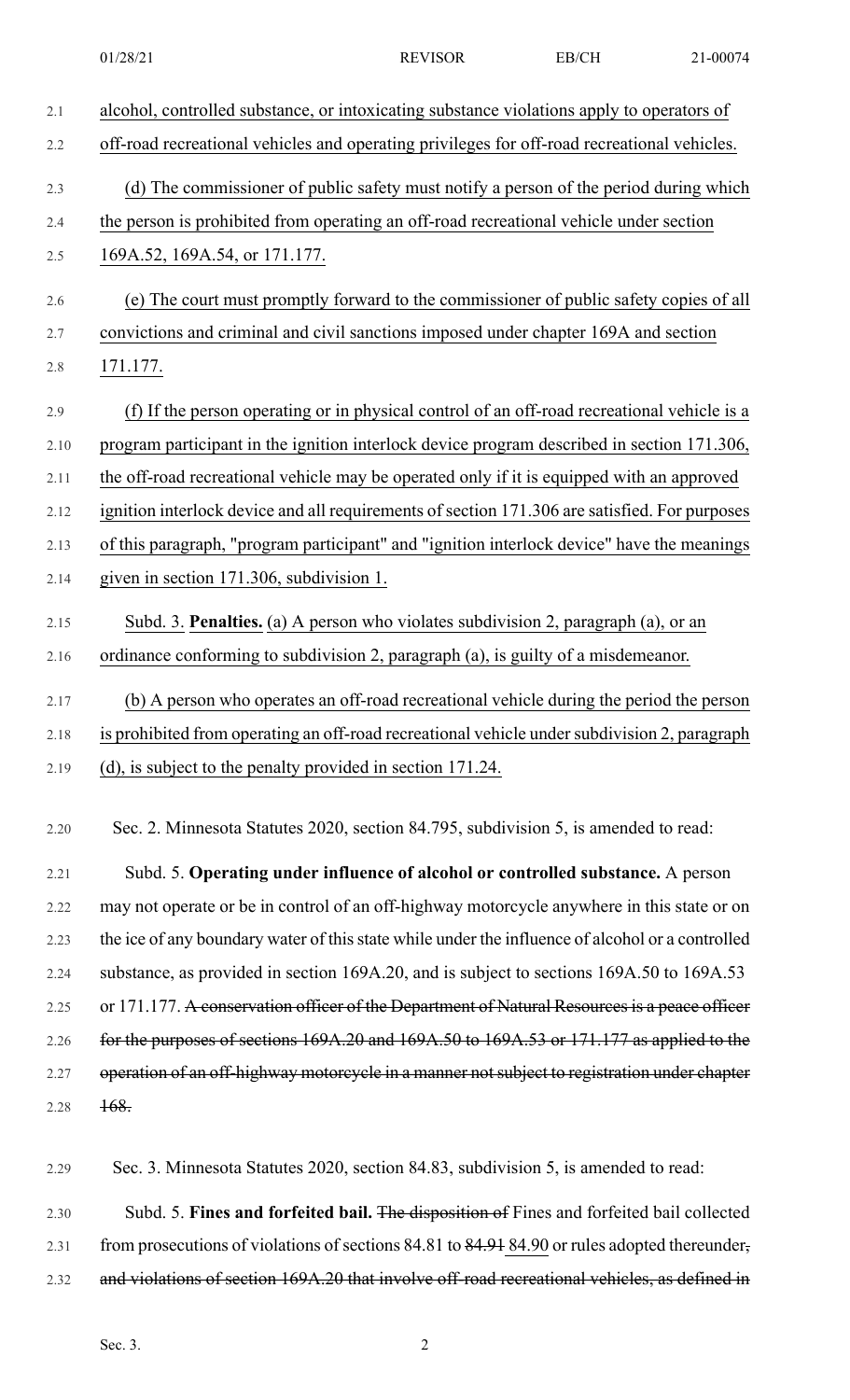| 3.1  | section 169A.03, subdivision 16, are governed by section 97A.065. must be deposited in            |
|------|---------------------------------------------------------------------------------------------------|
| 3.2  | the state treasury. Half the receipts must be credited to the general fund, and half the receipts |
| 3.3  | must be credited to the snowmobile trails and enforcement account in the natural resources        |
| 3.4  | fund.                                                                                             |
|      |                                                                                                   |
| 3.5  | Sec. 4. [86B.33] OPERATING WHILE IMPAIRED.                                                        |
| 3.6  | Subdivision 1. Definitions. For purposes of this section, "controlled substance,"                 |
| 3.7  | "intoxicating substance," and "motorboat in operation" have the meanings given under              |
| 3.8  | section 169A.03.                                                                                  |
| 3.9  | Subd. 2. Acts prohibited. (a) An owner or other person having charge or control of a              |
| 3.10 | motorboat must not authorize or allow an individual the person knows or has reason to             |
| 3.11 | believe is under the influence of alcohol, a controlled substance, or an intoxicating substance   |
| 3.12 | to operate the motorboat in operation on waters of the state.                                     |
| 3.13 | (b) A person who operates or is in physical control of a motorboat on waters of the state         |
| 3.14 | is subject to chapter 169A.                                                                       |
| 3.15 | (c) The provisions of chapters 169A, 171, and 609 relating to revoking, suspending, or            |
| 3.16 | canceling a driver's license, an instruction permit, or a nonresident operating privilege for     |
| 3.17 | alcohol, controlled substance, or intoxicating substance violations apply to motorboat            |
| 3.18 | operators and to operating privileges for motorboats.                                             |
| 3.19 | (d) The commissioner of public safety must notify a person of the period during which             |
| 3.20 | the person is prohibited from operating a motorboat under section 169A.52, 169A.54, or            |
| 3.21 | 171.177.                                                                                          |
| 3.22 | (e) The court must promptly forward to the commissioner of public safety copies of all            |
| 3.23 | convictions and criminal and civil sanctions imposed under chapter 169A and section               |
| 3.24 | 171.177.                                                                                          |
| 3.25 | (f) If the person operating or in physical control of a motorboat is a program participant        |
| 3.26 | in the ignition interlock device program described in section 171.306, the motorboat may          |
| 3.27 | be operated only if it is equipped with an approved ignition interlock device and all             |
| 3.28 | requirements of section 171.306 are satisfied. For purposes of this paragraph, "program           |
| 3.29 | participant" and "ignition interlock device" have the meanings given in section 171.306,          |
| 3.30 | subdivision 1.                                                                                    |
| 3.31 | Subd. 3. Penalties. (a) A person who violates subdivision 2, paragraph (a), or an                 |
| 3.32 | ordinance conforming with subdivision 2, paragraph (a), is guilty of a misdemeanor.               |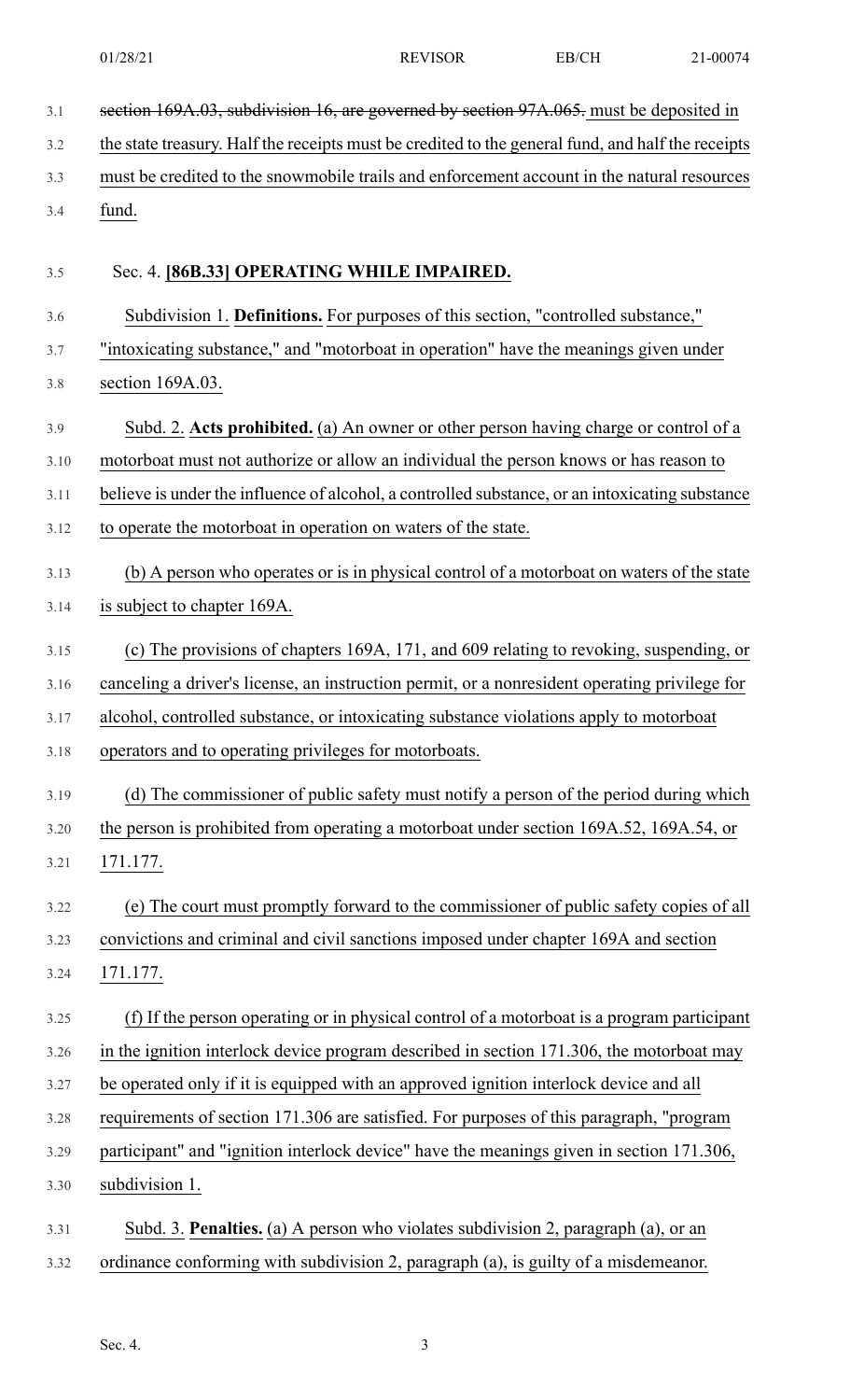4.1 (b) A person who operates a motorboat during the period the person is prohibited from 4.2 operating a motorboat under subdivision 2, paragraph (d), is guilty of a misdemeanor. 4.3 Sec. 5. Minnesota Statutes 2020, section 86B.705, subdivision 2, is amended to read: 4.4 Subd. 2. **Fines and bail money.** (a) All fines, installment payments, and forfeited bail 4.5 money collected from persons convicted of violations of violating this chapter or rules 4.6 adopted thereunder, or of a violation of section 169A.20 involving a motorboat, shall must 4.7 be deposited in the state treasury. 4.8 (b) One-half of Half the receipts shall must be credited to the general revenue fund. The 4.9 other one-half of, and half the receipts shall must be transmitted to the commissioner of 4.10 natural resources and credited to the water recreation account for the purpose of boat and 4.11 water safety. 4.12 Sec. 6. Minnesota Statutes 2020, section 97A.065, subdivision 2, is amended to read: 4.13 Subd. 2. **Fines and forfeited bail.** (a) Fines and forfeited bail collected from prosecutions 4.14 of violations of: the game and fish laws or rules adopted thereunder; sections 84.091 to 4.15 84.15 or rules adopted thereunder; sections 84.81 to 84.91 or rules adopted thereunder; 4.16 section 169A.20, when the violation involved an off-road recreational vehicle as defined 4.17 in section 169A.03, subdivision 16; chapter 348; and any other law relating to wild animals 4.18 or aquatic vegetation, must be paid to the treasurer of the county where the violation is 4.19 prosecuted. The county treasurer shall submit one-half of deposited in the state treasury. 4.20 Half the receipts to the commissioner and credit the balance to the county general revenue 4.21 fund except as provided in paragraphs (b) and (c). In a county in a judicial district under 4.22 section 480.181, subdivision 1, paragraph (b), the share that would otherwise go to the 4.23 county under this paragraph must be submitted to the commissioner of management and 4.24 budget for deposit in the state treasury and credited to the general fund must be credited to 4.25 the general fund, and half the receipts must be credited to the game and fish fund under 4.26 section 97A.055. 4.27 (b) The county treasurer shall submit one-half of the receipts collected under paragraph 4.28 (a) from prosecutions of violations of sections 84.81 to 84.91 or rules adopted thereunder, 4.29 and 169A.20, except receipts that are surcharges imposed under section 357.021, subdivision 4.30 6, to the commissioner and credit the balance to the county general fund. The commissioner 4.31 shall credit these receipts to the snowmobile trails and enforcement account in the natural 01/28/21 REVISOR EB/CH 21-00074

4.32 resources fund.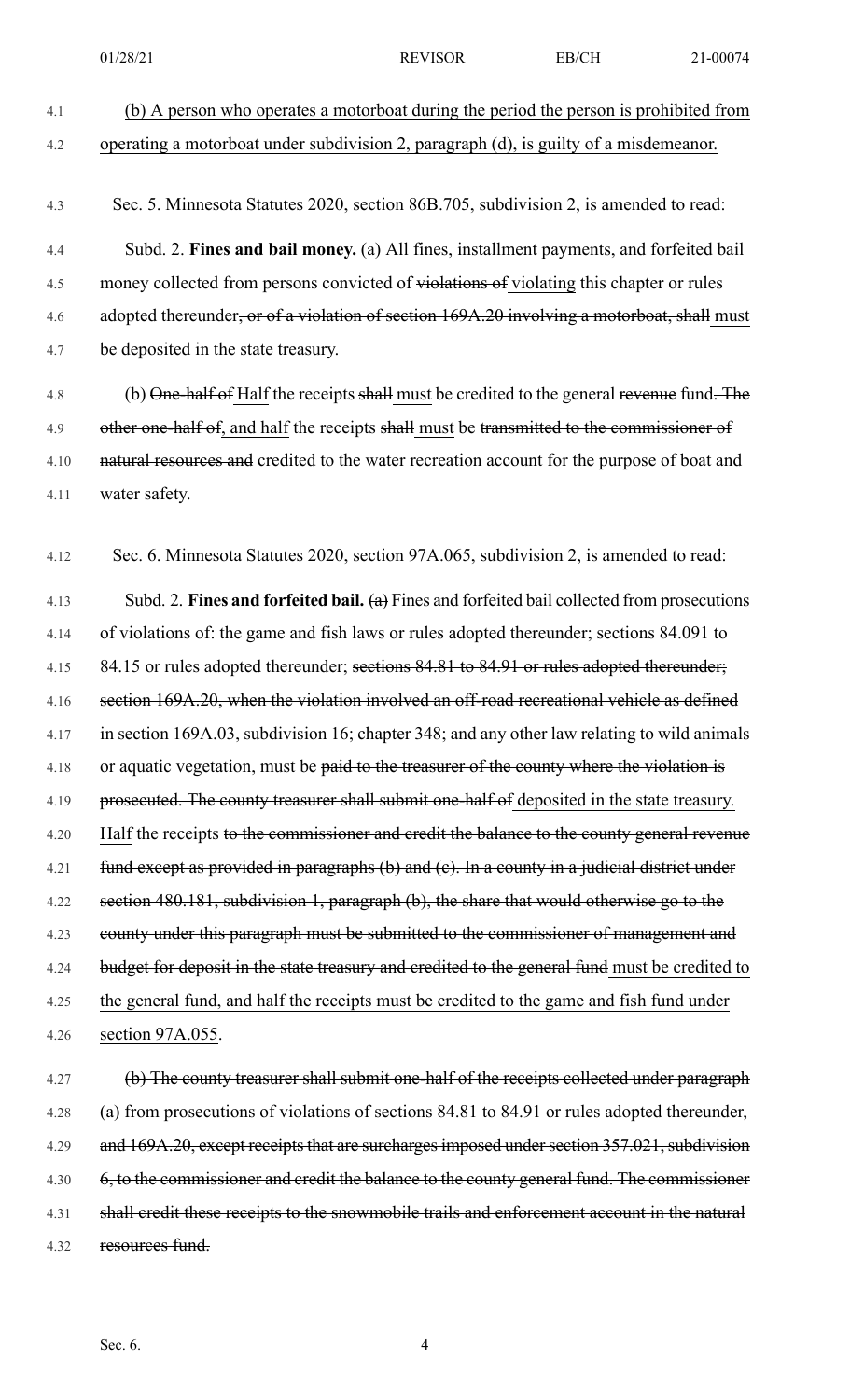| 5.1  | (e) The county treasurer shall indicate the amount of the receipts that are surcharges           |
|------|--------------------------------------------------------------------------------------------------|
| 5.2  | imposed under section 357.021, subdivision 6, and shall submit all of those receipts to the      |
| 5.3  | commissioner of management and budget.                                                           |
| 5.4  | Sec. 7. Minnesota Statutes 2020, section 169A.20, subdivision 1, is amended to read:             |
| 5.5  | Subdivision 1. Driving while impaired crime; motor vehicle. It is a crime for any                |
| 5.6  | person to drive, operate, or be in physical control of any motor vehicle, as defined in section  |
| 5.7  | 169A.03, subdivision 15, except for motorboats in operation and off-road recreational            |
| 5.8  | vehicles, within this state or on any boundary water of this state when:                         |
| 5.9  | (1) the person is under the influence of alcohol;                                                |
| 5.10 | (2) the person is under the influence of a controlled substance;                                 |
| 5.11 | (3) the person is under the influence of an intoxicating substance and the person knows          |
| 5.12 | or has reason to know that the substance has the capacity to cause impairment;                   |
| 5.13 | (4) the person is under the influence of a combination of any two or more of the elements        |
| 5.14 | named in clauses $(1)$ to $(3)$ ;                                                                |
| 5.15 | (5) the person's alcohol concentration at the time, or as measured within two hours of           |
| 5.16 | the time, of driving, operating, or being in physical control of the motor vehicle is 0.08 or    |
| 5.17 | more;                                                                                            |
| 5.18 | (6) the vehicle is a commercial motor vehicle and the person's alcohol concentration at          |
| 5.19 | the time, or as measured within two hours of the time, of driving, operating, or being in        |
| 5.20 | physical control of the commercial motor vehicle is 0.04 or more; or                             |
| 5.21 | (7) the person's body contains any amount of a controlled substance listed in Schedule           |
| 5.22 | I or II, or its metabolite, other than marijuana or tetrahydrocannabinols.                       |
|      |                                                                                                  |
| 5.23 | Sec. 8. Minnesota Statutes 2020, section 169A.52, is amended by adding a subdivision to<br>read: |
| 5.24 |                                                                                                  |
| 5.25 | Subd. 9. Off-road recreational vehicles and motorboats. (a) The provisions of this               |
| 5.26 | section for revoking a driver's license, permit, or nonresident operating privilege also apply   |
| 5.27 | to the operating privilege for an off-road recreational vehicle and a motorboat.                 |
| 5.28 | (b) Upon certification by a peace officer under subdivision 3, paragraph (a), or subdivision     |
| 5.29 | 4, paragraph (a) or (c), the commissioner must notify a person that the person is prohibited     |
| 5.30 | from operating off-road recreational vehicles and motorboats for the period provided in          |
| 5.31 | subdivision 3, paragraph (a), or subdivision 4, paragraph (a).                                   |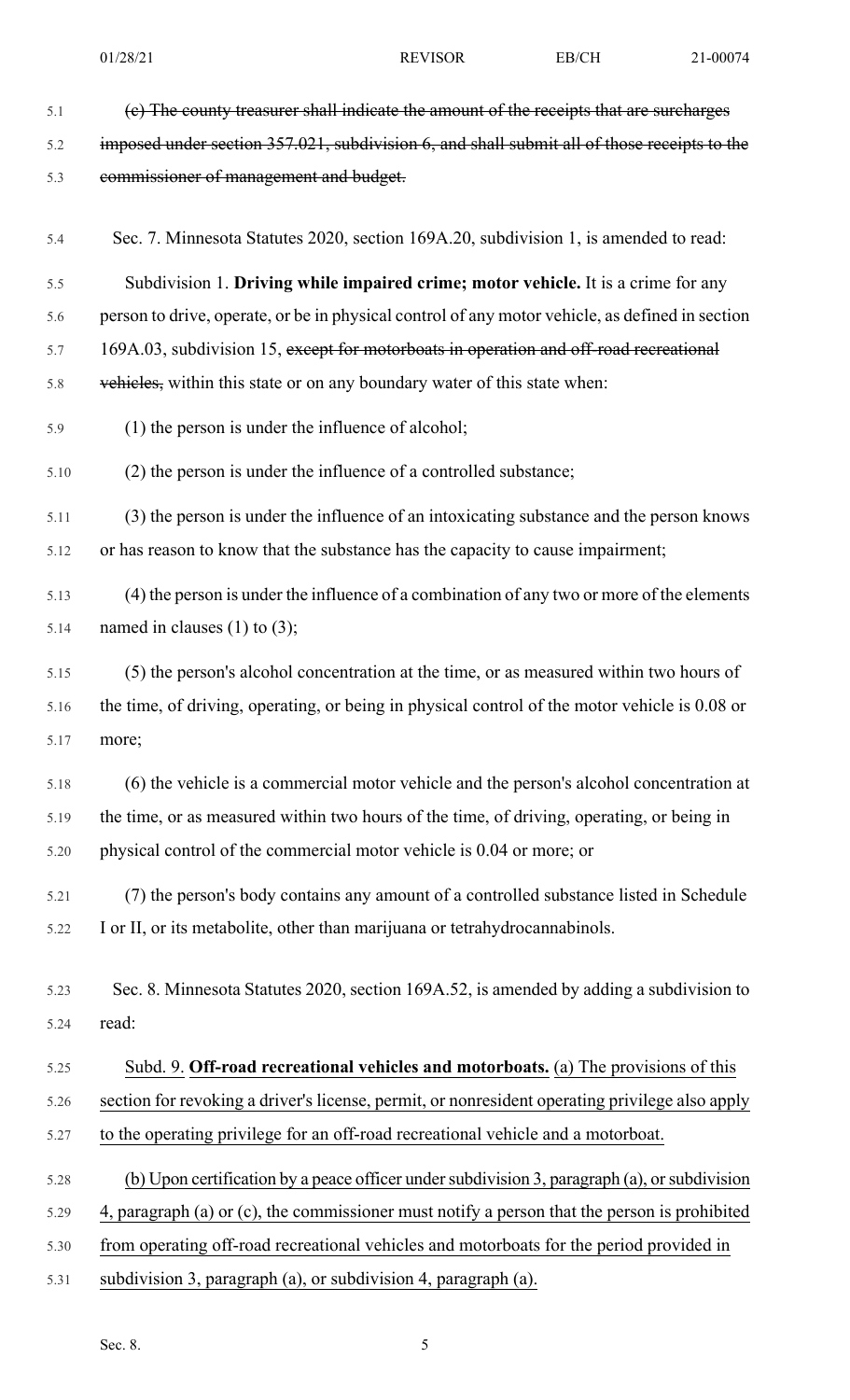| 6.1  | Sec. 9. Minnesota Statutes 2020, section 169A.54, is amended by adding a subdivision to           |
|------|---------------------------------------------------------------------------------------------------|
| 6.2  | read:                                                                                             |
| 6.3  | Subd. 12. Off-road recreational vehicles and motorboats. (a) The provisions of this               |
| 6.4  | section for revoking a driver's license or nonresident operating privilege also apply to the      |
| 6.5  | operating privilege for an off-road recreational vehicle and a motorboat.                         |
| 6.6  | (b) Upon conviction, the commissioner must notify a person that the person is prohibited          |
| 6.7  | from operating off-road recreational vehicles and motorboats for the same period that the         |
| 6.8  | person's driver's license or operating privilege is revoked or canceled under this section.       |
| 6.9  | Sec. 10. [171.188] DRIVING WHILE IMPAIRED REVOCATION AND                                          |
| 6.10 | PROHIBITION; OFF-ROAD RECREATIONAL VEHICLES AND MOTORBOATS.                                       |
| 6.11 | (a) The provisions of this chapter for revoking or canceling a driver's license or                |
|      | nonresident driving privilege for alcohol, controlled substance, or intoxicating substance        |
| 6.12 |                                                                                                   |
| 6.13 | violations also apply to the operating privileges for off-road recreational vehicles and          |
| 6.14 | motorboats.                                                                                       |
| 6.15 | (b) Upon conviction, the commissioner must notify a person that the person is prohibited          |
| 6.16 | from operating off-road recreational vehicles and motorboats for the same period that the         |
| 6.17 | person's driver's license or driving privilege is revoked or canceled for the alcohol, controlled |
| 6.18 | substance, or intoxicating substance conviction.                                                  |
| 6.19 | Sec. 11. Minnesota Statutes 2020, section 171.306, is amended by adding a subdivision             |
| 6.20 | to read:                                                                                          |
|      |                                                                                                   |
| 6.21 | Subd. 3a. Off-road recreational vehicles and motorboats. A program participant in                 |
| 6.22 | the ignition interlock device program may operate an off-road recreational vehicle or a           |
| 6.23 | motorboat only if it is equipped with an approved ignition interlock device as provided           |
| 6.24 | under this section and sections 84.765, subdivision 2, and 86B.33, subdivision 2.                 |
| 6.25 | Sec. 12. REVISOR INSTRUCTION.                                                                     |
| 6.26 | The revisor of statutes shall make necessary changes to statutory cross-references to             |
| 6.27 | reflect the changes made in sections 1 to 11. If necessary, the revisor shall prepare a bill for  |
| 6.28 | introduction in the 2022 legislative session to make other necessary conforming changes           |
| 6.29 | that are beyond the scope of the revisor's authority to make editorial changes under this         |
| 6.30 | section or other law.                                                                             |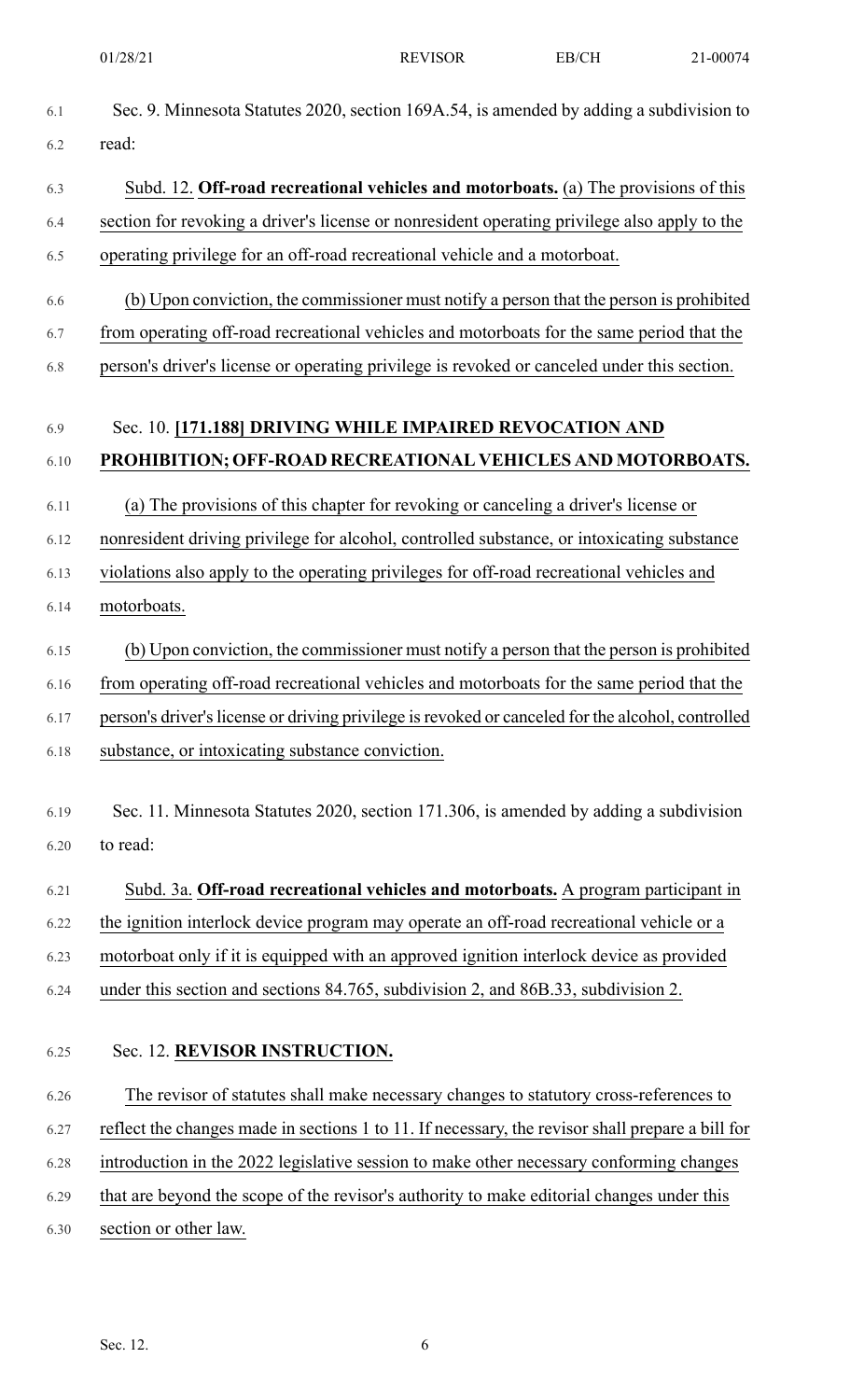## 7.1 Sec. 13. **REPEALER.**

- 7.2 Minnesota Statutes 2020, sections 84.91, subdivision 1; 86B.331, subdivision 1; and
- 7.3 169A.20, subdivisions 1a, 1b, and 1c, are repealed.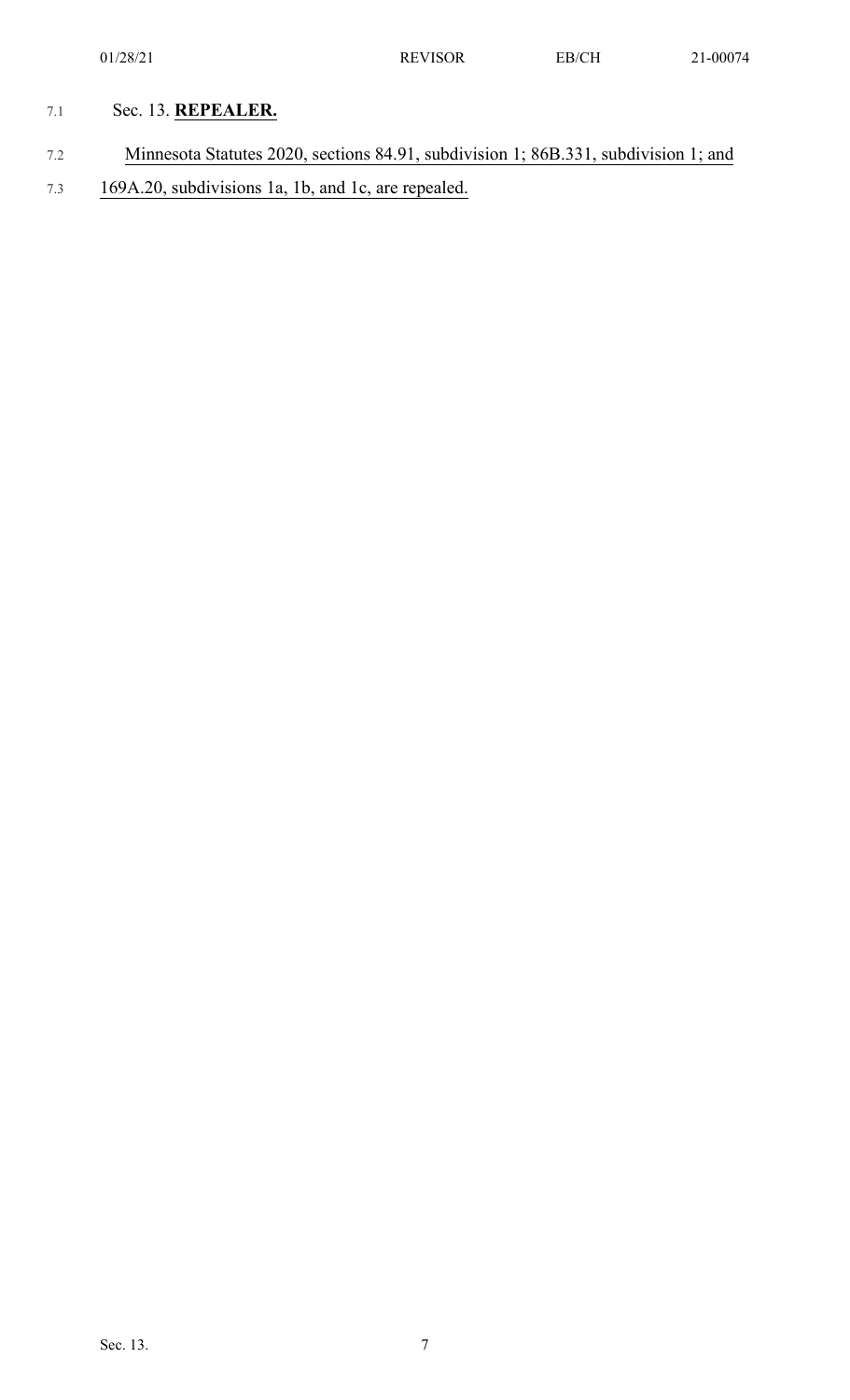#### **84.91 OPERATING SNOWMOBILES AND ALL-TERRAIN VEHICLES; PERSONS UNDER INFLUENCE OF ALCOHOL OR CONTROLLED SUBSTANCES.**

Subdivision 1. **Acts prohibited.** (a) No owner or other person having charge or control of any snowmobile or all-terrain vehicle shall authorize or permit any individual the person knows or has reason to believe is under the influence of alcohol or a controlled substance or other substance to operate the snowmobile or all-terrain vehicle anywhere in this state or on the ice of any boundary water of this state.

(b) No owner or other person having charge or control of any snowmobile or all-terrain vehicle shall knowingly authorize or permit any person, who by reason of any physical or mental disability is incapable of operating the vehicle, to operate the snowmobile or all-terrain vehicle anywhere in this state or on the ice of any boundary water of this state.

(c) A person who operates or is in physical control of a snowmobile or all-terrain vehicle anywhere in this state or on the ice of any boundary water of this state is subject to chapter 169A. In addition to the applicable sanctions under chapter 169A, a person who is convicted of violating section 169A.20 or an ordinance in conformity with it, or who refuses to comply with a lawful request to submit to testing or fails a test lawfully administered under sections 169A.50 to 169A.53 or 171.177, or an ordinance in conformity with any of these sections, is prohibited from operating a snowmobile or all-terrain vehicle for one year. The commissioner shall notify the person of the period during which the person is prohibited from operating a snowmobile or all-terrain vehicle.

(d) Administrative and judicial review of the operating privileges prohibition is governed by section 169A.53 or 171.177.

(e) The court shall promptly forward to the commissioner and the Department of Public Safety copies of all convictions and criminal and civil sanctions imposed under:

- (1) this section;
- (2) chapter 169 relating to snowmobiles and all-terrain vehicles;
- (3) chapter 169A; and
- (4) section 171.177.

(f) A person who violates paragraph (a) or (b), or an ordinance in conformity with either of them, is guilty of a misdemeanor. A person who operates a snowmobile or all-terrain vehicle during the time period the person is prohibited from operating a vehicle under paragraph (c) is guilty of a misdemeanor.

#### **86B.331 OPERATIONWHILE USING ALCOHOL OR DRUGS ORWITH A PHYSICAL OR MENTAL DISABILITY.**

Subdivision 1. **Acts prohibited.** (a) An owner or other person having charge or control of a motorboat may not authorize or allow an individual the person knows or has reason to believe is under the influence of alcohol or a controlled or other substance to operate the motorboat in operation on the waters of this state.

(b) An owner or other person having charge or control of a motorboat may not knowingly authorize or allow a person, who by reason of a physical or mental disability is incapable of operating the motorboat, to operate the motorboat in operation on the waters of this state.

(c) A person who operates or is in physical control of a motorboat on the waters of this state is subject to chapter 169A. In addition to the applicable sanctions under chapter 169A, a person who is convicted of violating section 169A.20 or an ordinance in conformity with it, or who fails a test lawfully administered under sections 169A.50 to 169A.53 or 171.177, or an ordinance in conformity with any of these sections, is prohibited from operating a motorboat on the waters of this state for 90 days between May 1 and October 31, extending over two consecutive years if necessary. If the person refuses to comply with a lawful demand to submit to testing under sections 169A.50 to 169A.53 or 171.177, or an ordinance in conformity with any of these sections, the person is prohibited from operating a motorboat for one year. The commissioner shall notify the person of the period during which the person is prohibited from operating a motorboat.

(d) Administrative and judicial review of the operating privileges prohibition is governed by section 169A.53 or 171.177.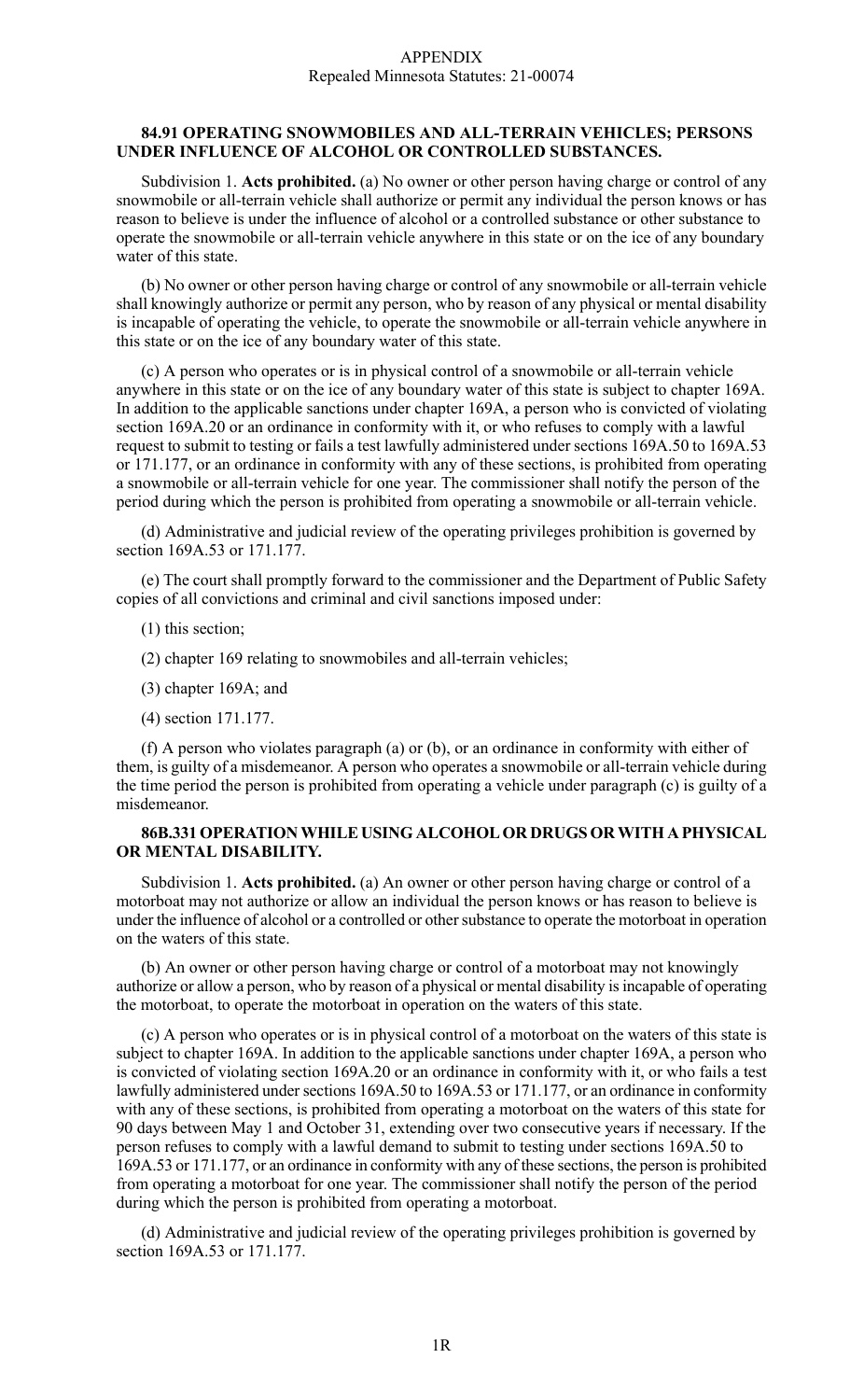#### APPENDIX Repealed Minnesota Statutes: 21-00074

(e) The court shall promptly forward to the commissioner and the Department of Public Safety copies of all convictions and criminal and civil sanctions imposed under:  $(1)$  this section;  $(2)$  chapter 169 relating to motorboats; (3) chapter 169A; and (4) section 171.177.

(f) A person who violates paragraph (a) or (b), or an ordinance in conformity with either of them, is guilty of a misdemeanor.

(g) For purposes of this subdivision, a motorboat "in operation" does not include a motorboat that is anchored, beached, or securely fastened to a dock or other permanent mooring, or a motorboat that is being rowed or propelled by other than mechanical means.

#### **169A.20 DRIVING WHILE IMPAIRED.**

Subd. 1a. **Driving while impaired crime; motorboat in operation.** It is a crime for any person to operate or be in physical control of a motorboat in operation on any waters or boundary water of this state when:

(1) the person is under the influence of alcohol;

(2) the person is under the influence of a controlled substance;

(3) the person is under the influence of an intoxicating substance and the person knows or has reason to know that the substance has the capacity to cause impairment;

(4) the person is under the influence of a combination of any two or more of the elements named in clauses  $(1)$  to  $(3)$ ;

(5) the person's alcohol concentration at the time, or as measured within two hours of the time, of driving, operating, or being in physical control of the motorboat is 0.08 or more; or

(6) the person's body contains any amount of a controlled substance listed in Schedule I or II, or its metabolite, other than marijuana or tetrahydrocannabinols.

Subd. 1b. **Driving while impaired crime; snowmobile and all-terrain vehicle.** It is a crime for any person to operate or be in physical control of a snowmobile as defined in section 84.81, subdivision 3, or all-terrain vehicle as defined in section 84.92, subdivision 8, anywhere in this state or on the ice of any boundary water of this state when:

(1) the person is under the influence of alcohol;

(2) the person is under the influence of a controlled substance;

(3) the person is under the influence of an intoxicating substance and the person knows or has reason to know that the substance has the capacity to cause impairment;

(4) the person is under the influence of a combination of any two or more of the elements named in clauses  $(1)$  to  $(3)$ ;

(5) the person's alcohol concentration at the time, or as measured within two hours of the time, of driving, operating, or being in physical control of the snowmobile or all-terrain vehicle is 0.08 or more; or

(6) the person's body contains any amount of a controlled substance listed in Schedule I or II, or its metabolite, other than marijuana or tetrahydrocannabinols.

Subd. 1c. **Driving while impaired crime; off-highway motorcycle and off-road vehicle.** It is a crime for any person to operate or be in physical control of any off-highway motorcycle as defined in section 84.787, subdivision 7, or any off-road vehicle as defined in section 84.797, subdivision 7, anywhere in this state or on the ice of any boundary water of this state when:

(1) the person is under the influence of alcohol;

(2) the person is under the influence of a controlled substance;

(3) the person is under the influence of an intoxicating substance and the person knows or has reason to know that the substance has the capacity to cause impairment;

(4) the person is under the influence of a combination of any two or more of the elements named in clauses  $(1)$  to  $(3)$ ;

(5) the person's alcohol concentration at the time, or as measured within two hours of the time, of driving, operating, or being in physical control of the off-highway motorcycle or off-road vehicle is 0.08 or more; or